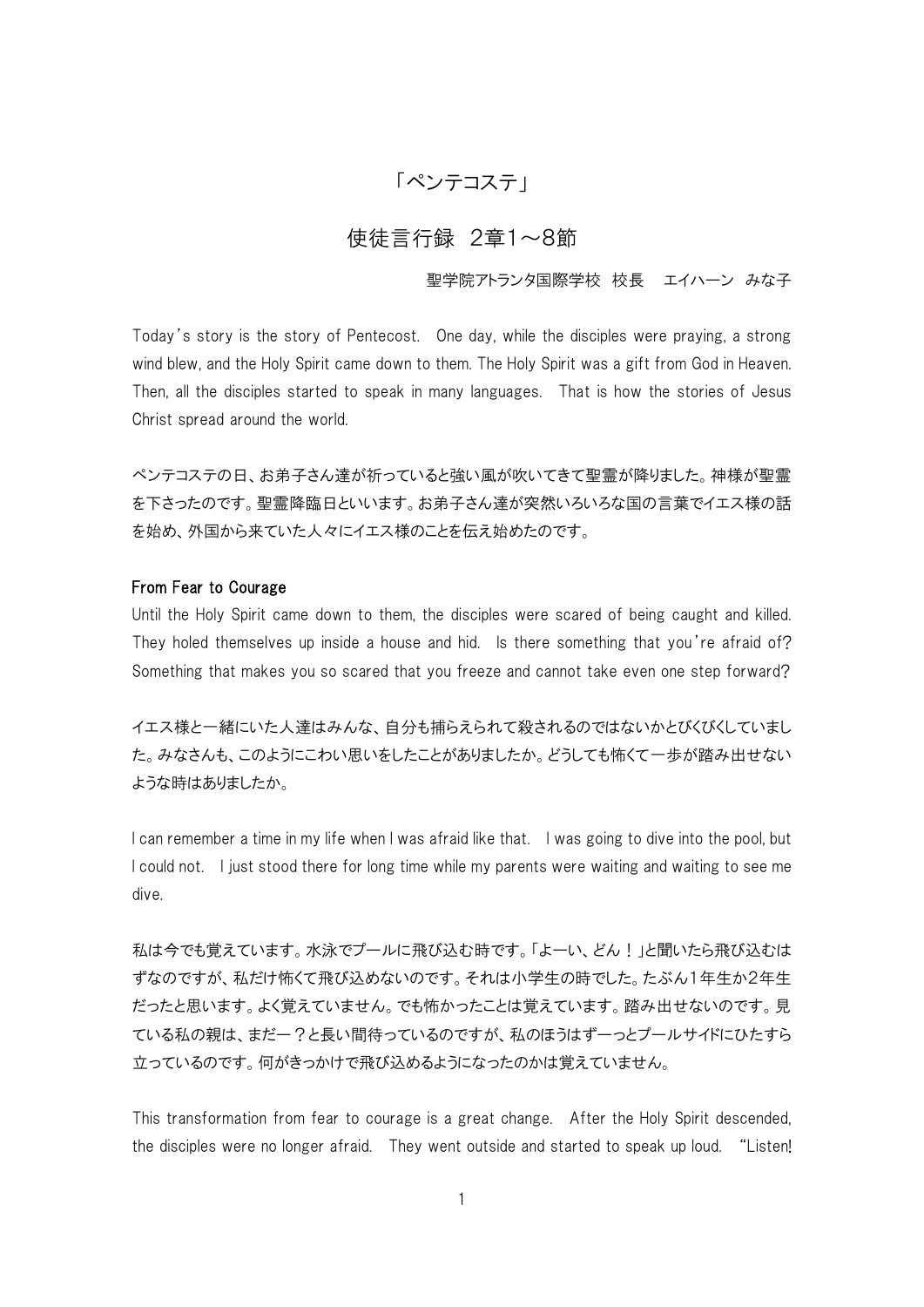Do you know Jesus? Do you know God loves all of us, not just people from one country? Whatever your language, whatever the color of your skin, God is God of all people and all nations."

お弟子さん達は、イエス様に励まされ、恐れは消えました。小さい家にひたすらかくれていることはもう しません。ドアを開けて外に出る。そして神様から勇気を与えられ、驚くことに大きな声で「みなさん、 聞いて下さい!」とイエス様のことを話し始めるのです。「神様は一つの国の人だけを愛して下さった のではありません。髪の毛の色が違い、肌の色が違い、異なる言葉を話す人達みんなの神様です よ!」と語り始めたのです。勇気をもって話しかける、この変身はすごい、大変身だと思います。

#### 教会の誕生日 3千人

On the day of Pentecost, 3000 people were baptized. Many churches in different languages were started. So Pentecost is considered the birthday of the Church.

その日、なんと3千人の人が神様を信じますと言って洗礼を受け、クリスチャンになったと書いてありま す。いろんな国の言葉で神様のお話をする教会が生まれました。だからペンテコステは教会のお誕 生日でもあります。

#### いつ?

The second point of today's message is this: In today's Pentecost story, when did God give them the Holy Spirit? It was when the disciples gathered and prayed to God. So if we believe in God and we pray together, God will take notice and give us the Holy Spirit.

The disciples could not have had any idea that we would be talking about them 2000 years later in Atlanta, Georgia, USA. So the second point of today's message is to remember when the Holy Spirit comes: when we gather and pray together.

さて二番目のポイントは、お弟子さん達がいつ、何をしていた時に聖霊が下ったか、ということです。ド ッジボールしていた時ですか?いいえ、みんなで礼拝し、一緒に祈っていた時です。

### 一つ以上の言葉が話せる能力

The second point of today's story is this. To be able to speak more than one language is, I believe, a gift from God. If you have an English speaking friend, you can ask them "what's wrong?" If you have another friend who is Japanese, you can switch and ask them, "Daijobu?" If you speak different languages, you can help many people and show your concern in many ways. You can make friends in other countries.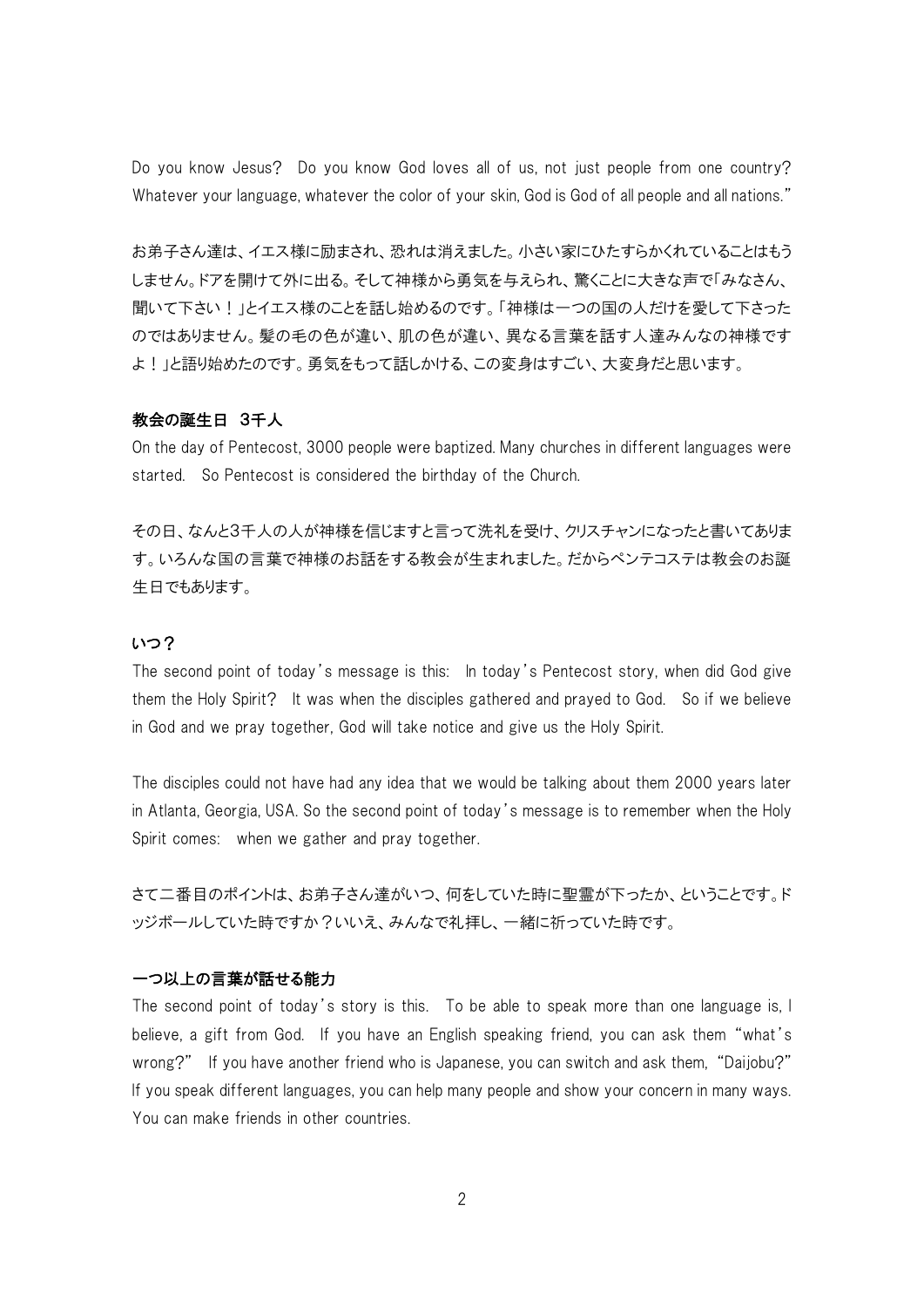さて、私はみなさんは小学生なのに二つ以上の言葉が話せるのは、神様からのプレゼントだと思うの です。みなさんは、何か起これば、当然のように英語のお友達なら、"What's wrong?" 日本から 来たばかりのお友達なら、「どうしたの?」と日本語で声をかけるでしょう?

韓国語では「だいじょうぶ?」ってなんと言いますか?いろいろな国の言葉が話せると他の国の人が 困っている時に助けることができます。そして、お友達になれます。

二つ以上の言葉が話せる能力、これも実は神様の聖霊の働きであり、神様から私達へのプレゼントで はないでしょうか

言葉を話すとコミュニケーションができるようになり、相手の考えていることが分かるようになり、自分の 気持ちも分かってもらえるようになります。また、たくさんの言葉を話すといろいろな国の友達がたくさ んできます。

That is what happened on Pentecost. The people who believed Jesus were able to communicate that God is love in many different languages and started churches in different countries. So Pentecost is the Church's birthday.

それがペンテコステの日に起こったのです。イエス様を信じるお弟子さん達はいろいろな国の言葉が 話せるようになって、ペンテコステの日に「神様はみんなを愛してくださっています。」といろんな国の 言葉で言えるようになったのです。

#### 今も続いているペンテコステ

The last point is this. Pentecost is not a story of the past. It did not happen once 2000 years ago. It is happening right now, again and again in churches all around the world. The Holy Spirit descends upon us whenever we gather together and pray hard. That is why today, 2000 years after the first Pentecost, people are still baptized and become Christians, just as happened on that day. The first Pentecost was the day when the love of God and the blessing of God started to spread to the world. People heard the word of God in their own languages. Using the rest of our lives, we are going to spread peace around the world outside of SAINTS Hall.

最後のポイントですが、ペンテコステの出来事は2千年前に一度だけ起こった出来事ではないというこ とです。聖霊は今も働き続けています。心を合わせて祈っているお弟子さん達に聖霊が下り、神様は 特別な力をくださいました。私たちも心を一つにして祈る時、神様は私達に正しいことをする力をくださ います。良いことをする心をくださいます。ペンテコステは今も続いていることを覚えておきたいと思い ます。神様の愛と平和を世界中の人々に伝えていきましょう。ペンテコステは朝の9時の出来事でし た。今もちょうど9時ですね。神様の愛がいろいろな国の言葉で、そして、みんなの話す言葉で世界に